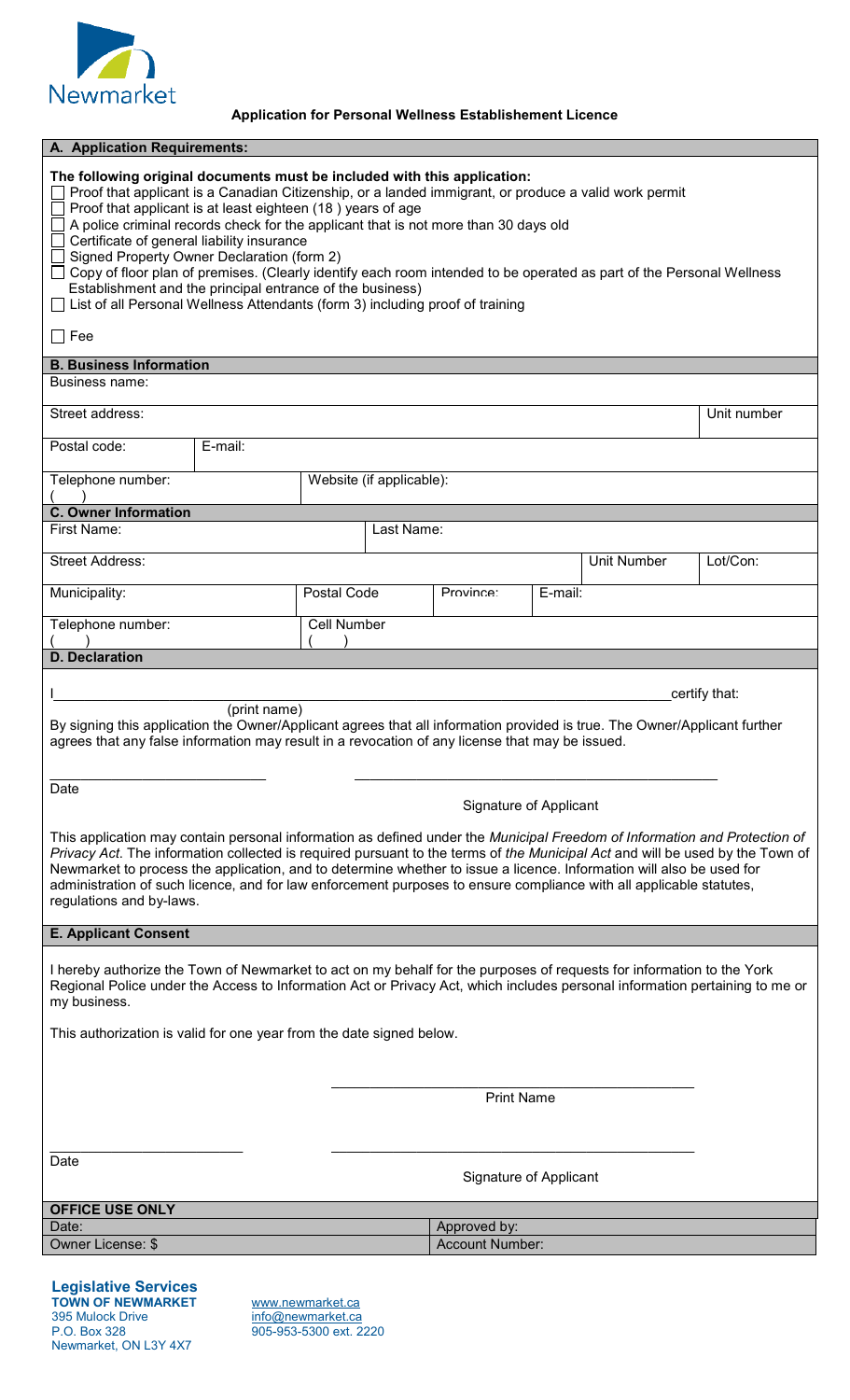

Personal Wellness Establishment **Form #2** Legislative Services

Licensing Division

## **Town of Newmarket Property Owner Statutory Declaration**

IN THE MATTER OF an Application for a Personal Wellness Establishment Business Licence

| Ι,<br>Name of Declarant                      |                                                                                                            |
|----------------------------------------------|------------------------------------------------------------------------------------------------------------|
|                                              |                                                                                                            |
| of the $\qquad \qquad$                       | of<br>Name of City, Town or Village Declarant resides                                                      |
| "City, Town or Village"                      |                                                                                                            |
| in the $\_\_$                                | Name of County where Declarant resides<br>of                                                               |
| "County or Region"                           |                                                                                                            |
| <b>SOLEMNLY DECLARE, THAT:</b>               |                                                                                                            |
|                                              |                                                                                                            |
|                                              | located at (Address of property).                                                                          |
|                                              |                                                                                                            |
| 2. I am aware that                           | (Full name of business) is                                                                                 |
|                                              | operating from the above said address, and I have been informed of the nature of this business.            |
| same force and effect as if made under oath. | And I make this solemn Declarations conscientiously believing it to be true, and knowing that it is of the |
| Signature of Declarant                       |                                                                                                            |
|                                              |                                                                                                            |
|                                              |                                                                                                            |
|                                              |                                                                                                            |
|                                              | $20$ $\overline{\phantom{1}}$                                                                              |
| This ________________________day of          | Declaration must be signed and stamped by a Commissioner for taking affidavits or Notary Public.           |

Reviewed By: The Contract of the Date of the Date Date